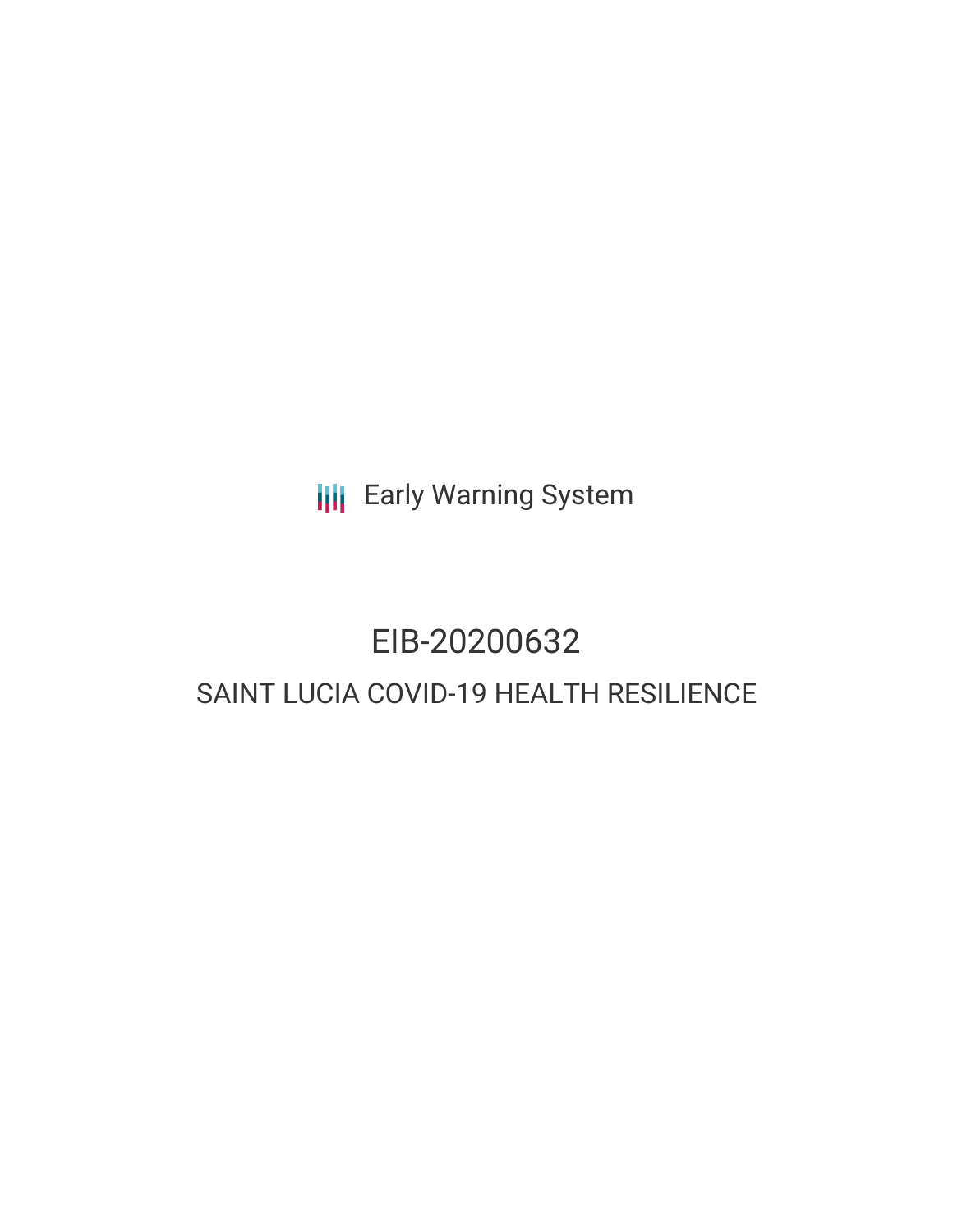

#### **Quick Facts**

| <b>Countries</b>               | St. Lucia                        |
|--------------------------------|----------------------------------|
| <b>Financial Institutions</b>  | European Investment Bank (EIB)   |
| <b>Status</b>                  | Approved                         |
| <b>Bank Risk Rating</b>        | U                                |
| <b>Voting Date</b>             | 2020-12-16                       |
| <b>Borrower</b>                | <b>Government of Saint Lucia</b> |
| <b>Sectors</b>                 | <b>Education and Health</b>      |
| <b>Investment Type(s)</b>      | Loan                             |
| <b>Investment Amount (USD)</b> | \$17.07 million                  |
| <b>Loan Amount (USD)</b>       | \$17.07 million                  |
| <b>Project Cost (USD)</b>      | \$18.29 million                  |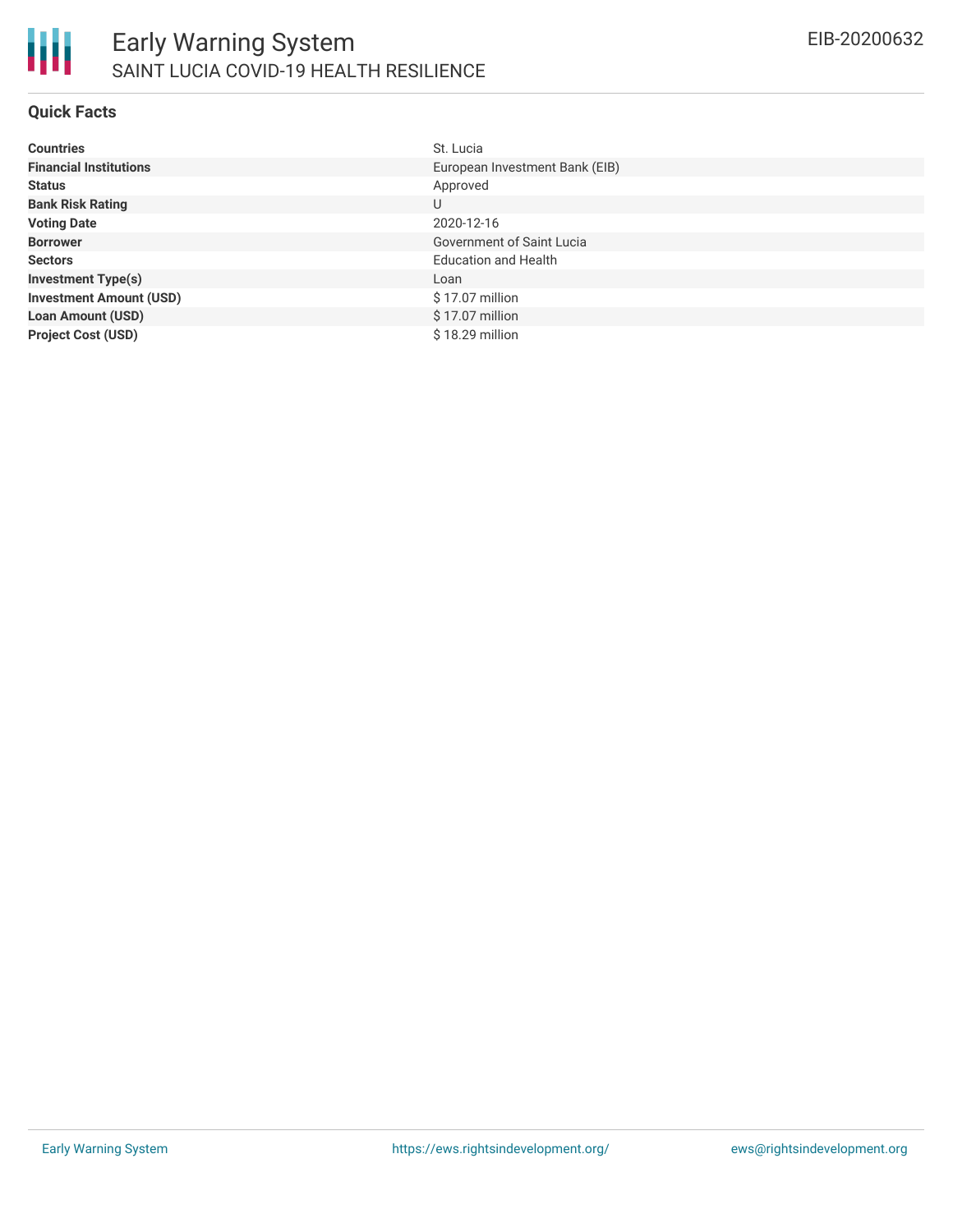

#### **Project Description**

According to EIB website, the project aims to help the Government of Saint Lucia meet emergency needs in the health sector related to the COVID-19 pandemic in line with the national response and intervention plans. The project is key: first, to save human lives and second, to prepare the system for a further escalation and spread of the COVID-19 pandemic in the country.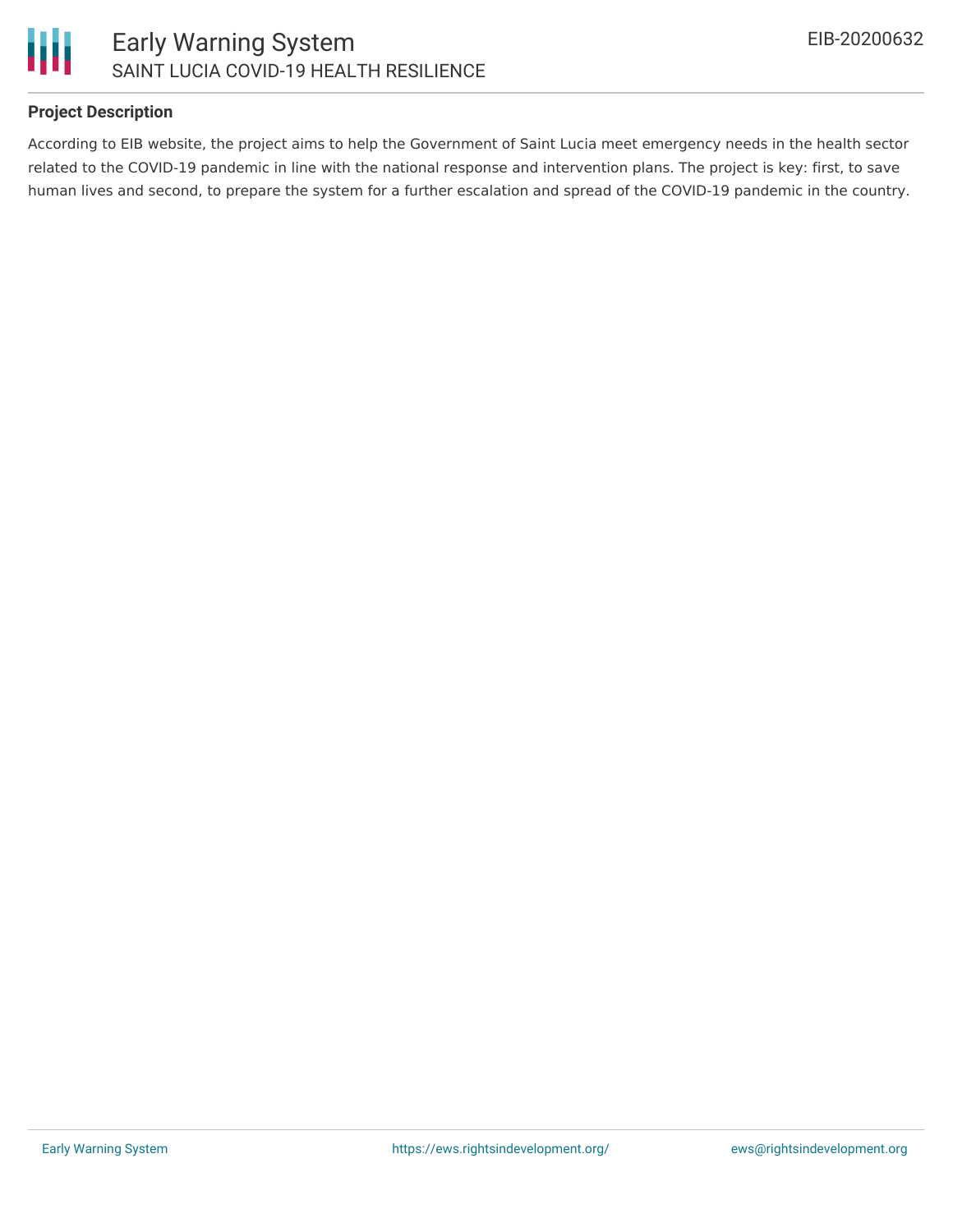#### 朋 Early Warning System SAINT LUCIA COVID-19 HEALTH RESILIENCE

#### **Investment Description**

European Investment Bank (EIB)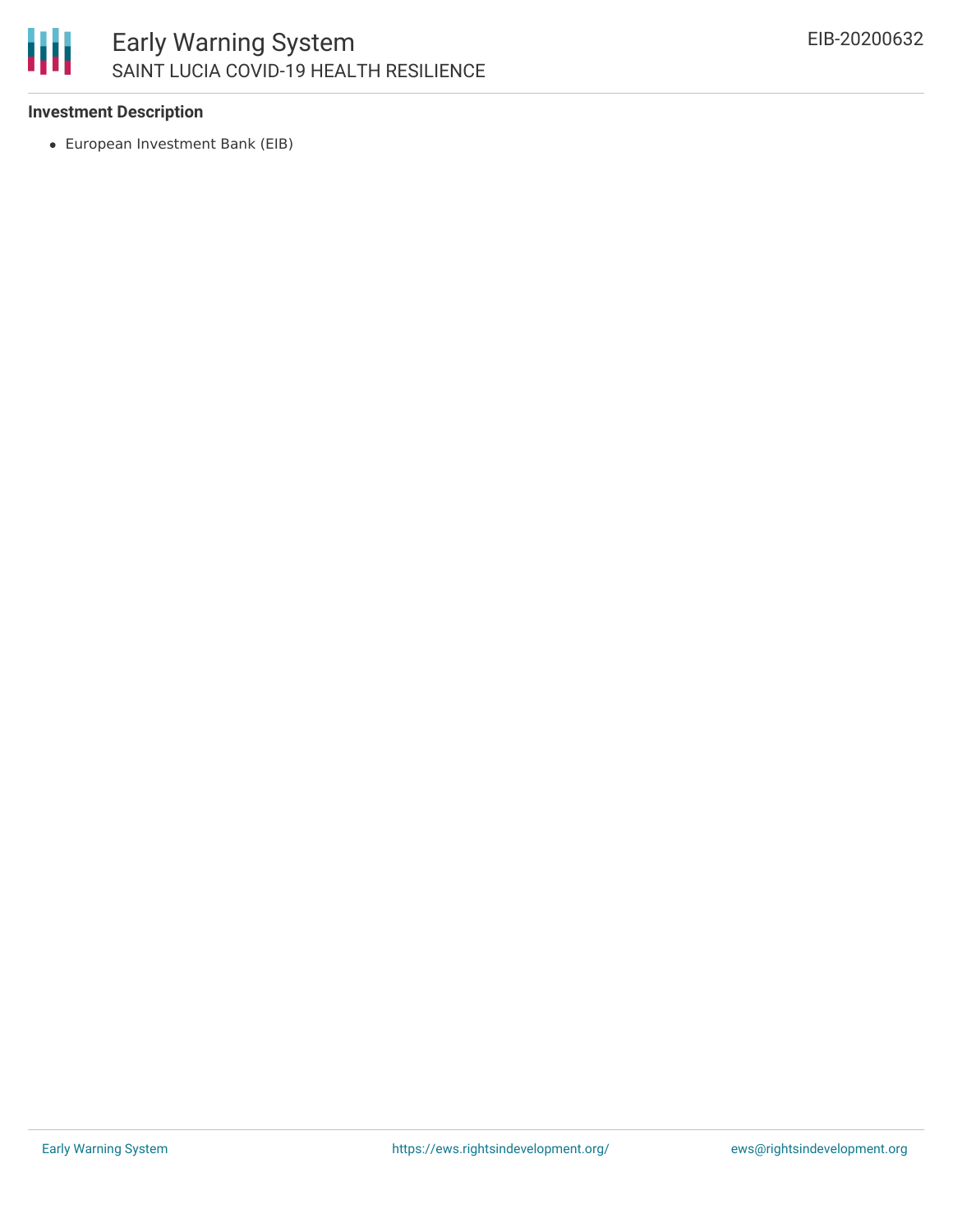#### **Contact Information**

No contact information provided at the time of disclosure.

#### **ACCESS TO INFORMATION**

You can submit an information request for project information at: https://www.eib.org/en/infocentre/registers/requestform/request-form-default.htm

#### **ACCOUNTABILITY MECHANISM OF EIB**

The EIB Complaints Mechanism is designed to facilitate and handle complaints against the EIB by individuals, organizations or corporations affected by EIB activities. When exercising the right to lodge a complaint against the EIB, any member of the public has access to a two-tier procedure, one internal - the Complaints Mechanism Office - and one external - the European Ombudsman. A complaint can be lodged via a written communication addressed to the Secretary General of the EIB, via email to the dedicated email address: complaints@eib.org, by completing the online complaint form available at the following address: http://www.eib.org/complaints/form via fax or delivered directly to the EIB Complaints Mechanism Division, any EIB local representation office or any EIB staff. For further details, check:

http://www.eib.org/attachments/strategies/complaints\_mechanism\_policy\_en.pdf

When dissatisfied with a complaint to the EIB Complaints Mechanism, citizens can then turn towards the European Ombudsman. A memorandum of Understanding has been signed between the EIB and the European Ombudsman establishes that citizens (even outside of the EU if the Ombudsman finds their complaint justified) can turn towards the Ombudsman on issues related to 'maladministration' by the EIB. Note that before going to the Ombudsman, an attempt must be made to resolve the case by contacting the EIB. In addition, the complaint must be made within two years of the date when the facts on which your complaint is based became known to you. You can write to the Ombudsman in any of the languages of the European Union. Additional details, including filing requirements and complaint forms, are available at: http://www.ombudsman.europa.eu/atyourservice/interactiveguide.faces